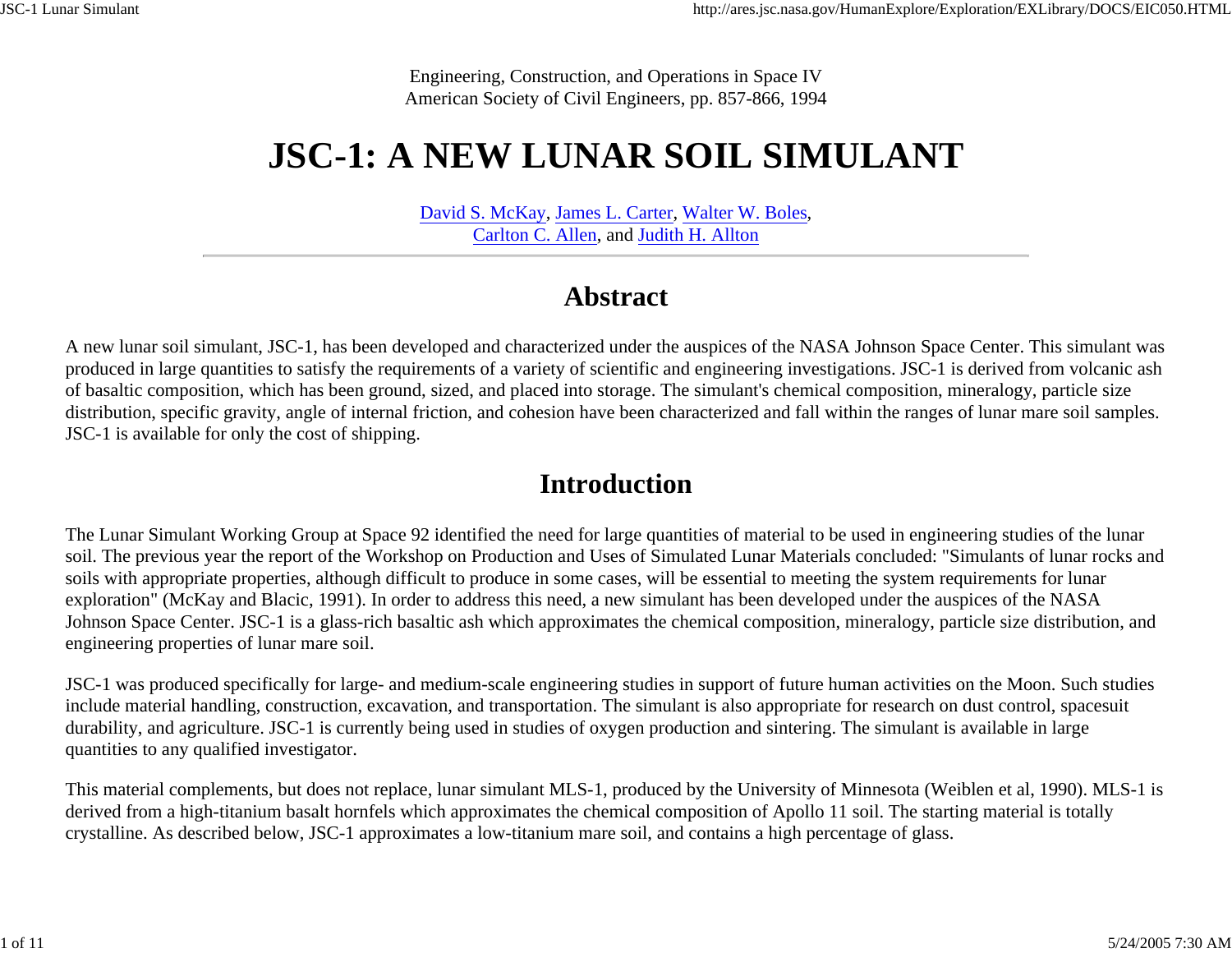# **Source**

JSC-1 was mined from a volcanic ash deposit located in the San Francisco volcano field near Flagstaff, AZ. This ash was erupted from vents related to Merriam Crater (35°20' N, 111°17' W). One basalt flow from a nearby vent has a K-Ar age of  $0.15 \pm 0.03$  million years. The exposure is described as "airfall ash and lapilli, usually black, locally red, as much as several meters thick ... (which) forms broad, smooth-surfaced deposits over large areas" (Moore and Wolfe, 1987). The source quarry is within an area mapped by these authors as "slightly porphyritic basalt".

# **Preparation**

The ash was mined from a commercial cinder quarry near the south flank of Merriam Crater. Following coarse sieving the ash was comminuted in an impact mill. This method broke down the material by means of multiple impacts with other ash particles, resulting in minimal metal contamination. The ash from several millings was allowed to partially dry in air and was then mixed. The average water content of the final mix was  $2.70 \pm 0.31$  wt. %. The material, in 45 - 50 lb quantities, was loaded into plastic bags and the bags were heat sealed.

### **Characterization**

### **Chemical Composition**

The results of x-ray fluorescence (XRF) analysis are presented in Table 1. Samples were allowed to dry in air for approximately two months prior to analysis. The crushed rock was ground to pass an 80 mesh (177  $\mu$ m) sieve. Oxide abundances, loss on ignition, and Fe2O3 / FeO partitioning were determined by the methods of Boyd and Mertzman (1987).

The loss on ignition (LOI) value was derived by heating samples in argon for one hour at 900°C. This value reflects the loss of volatiles, including water as well as sulfur and chlorine compounds. The analyses were performed on well-dried samples, and reflect lower water contents than those of samples from newly-opened bags.

#### **Table 1: Major Element Compositions**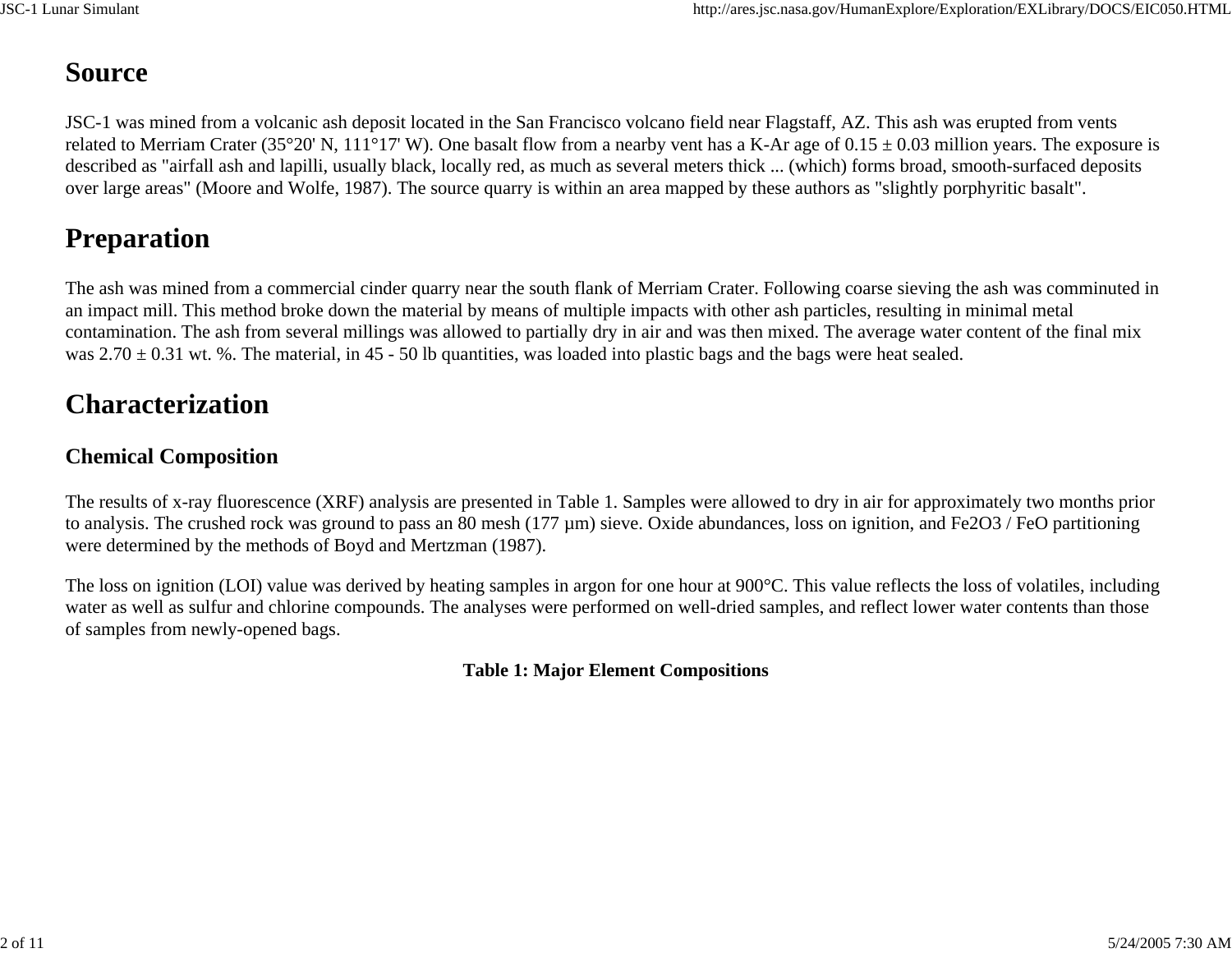|                                | $JSC-1$<br>(mean of 3) |         |           | <b>Lunar Soil</b><br>14163* |       |         |
|--------------------------------|------------------------|---------|-----------|-----------------------------|-------|---------|
| Oxide                          | Conc.                  |         | Std. Dev. |                             | Conc. |         |
|                                |                        | Wt $\%$ |           | $Wt\%$                      |       | Wt $\%$ |
| SiO <sub>2</sub>               |                        | 47.71   |           | 0.10                        |       | 47.3    |
| TiO <sub>2</sub>               |                        | 1.59    |           | 0.01                        |       | 1.6     |
| Al2O3                          | 15.02                  |         | 0.04      |                             | 17.8  |         |
| Fe <sub>2</sub> O <sub>3</sub> |                        | 3.44    |           | 0.03                        |       | 0.0     |
| FeO                            |                        | 7.35    |           | 0.05                        |       | 10.5    |
| MgO                            |                        | 9.01    |           | 0.09                        |       | 9.6     |
| CaO                            |                        | 10.42   |           | 0.03                        |       | 11.4    |
| Na <sub>2</sub> O              | 2.70                   |         | 0.03      |                             | 0.7   |         |
| K2O                            |                        | 0.82    |           | 0.02                        |       | 0.6     |
| MnO                            |                        | 0.18    |           | 0.00                        |       | 0.1     |
| Cr2O3                          |                        | 0.04    |           | 0.00                        |       | 0.2     |
| P <sub>2</sub> O <sub>5</sub>  |                        | 0.66    |           | 0.01                        |       |         |
| LOI                            |                        | 0.71    |           | 0.05                        |       |         |
| <b>Total</b>                   |                        | 99.65   |           |                             |       | 99.8    |

 $LOI = Loss on$  ignition  $*$  Papike et al (1982)

The trace element concentrations in JSC-1 are listed in Table 2. These data were averaged from instrumental neutron activation analyses (INAA) performed on three samples. The samples, loaded into pure silica tubes, were irradiated the University of Missouri Research Reactor Facility for 20 hours each at a flux of 7.6 x 1013 n/cm2-sec. Counting and data reduction were performed at the Johnson Space Center.

**Table 2. Trace Element Concentrations in JSC-1**

|  |  | Element Conc. Std. Dev. Element Conc. Std. Dev.<br>(ppm) (ppm) Element (ppm) (ppm) |  |
|--|--|------------------------------------------------------------------------------------|--|
|  |  |                                                                                    |  |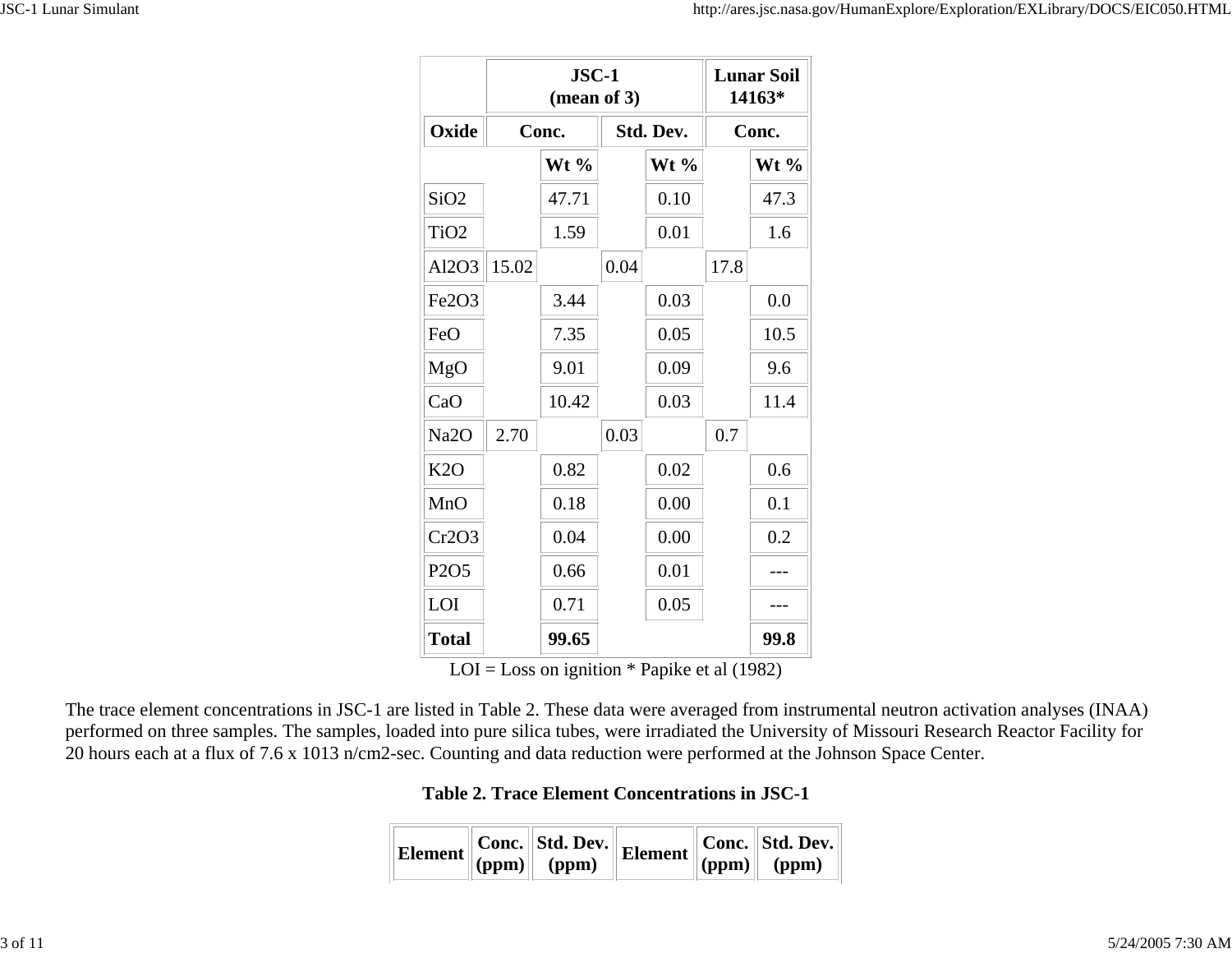| Sc        | 29.2  | 0.5            | Yb       | 1.99  | 0.04  |
|-----------|-------|----------------|----------|-------|-------|
| Co        | 47.7  | 1.6            | Zr       | 125   | 3     |
| Ni        | 137   | 18             | Hf       | 3.55  | 0.08  |
| <b>Rb</b> | 12.3  | 1.5            | Ta       | 1.96  | 0.04  |
| Cs        | 0.339 | 0.012          | U        | 1.51  | 0.08  |
| Sr        | 860   | 36             | Th       | 5.65  | 0.07  |
| Ba        | 822   | 13             | As       | 18.7  | 8.9   |
| La        | 48.2  | 0.9            | Se       | < 0.5 | 0.0   |
| Ce        | 94.6  | 1.7            | Sb       | 0.564 | 0.569 |
| Nd        | 42    | $\overline{2}$ | W        | 36.1  | 2.6   |
| Sm        | 7.44  | 0.13           | Au (ppb) | 40.7  | 29.4  |
| Eu        | 2.18  | 0.04           | Br       | 0.85  | 0.07  |
| Tb        | 0.825 | 0.012          | Lu       | 0.293 | 0.007 |

### **Mineralogy**

The major mineral species in JSC-1 samples were identified by x-ray diffraction (XRD), optical microscopy, and scanning electron microscopy (SEM). Qualitative elemental abundances were determined for some SEM samples by energy-dispersive x-ray spectrometry (EDS). The major crystalline phases are plagioclase, pyroxene and olivine. Minor minerals include the oxides ilmenite and chromite, plus traces of clay. The glass and minerals in a typical grain are shown in Figure 1.

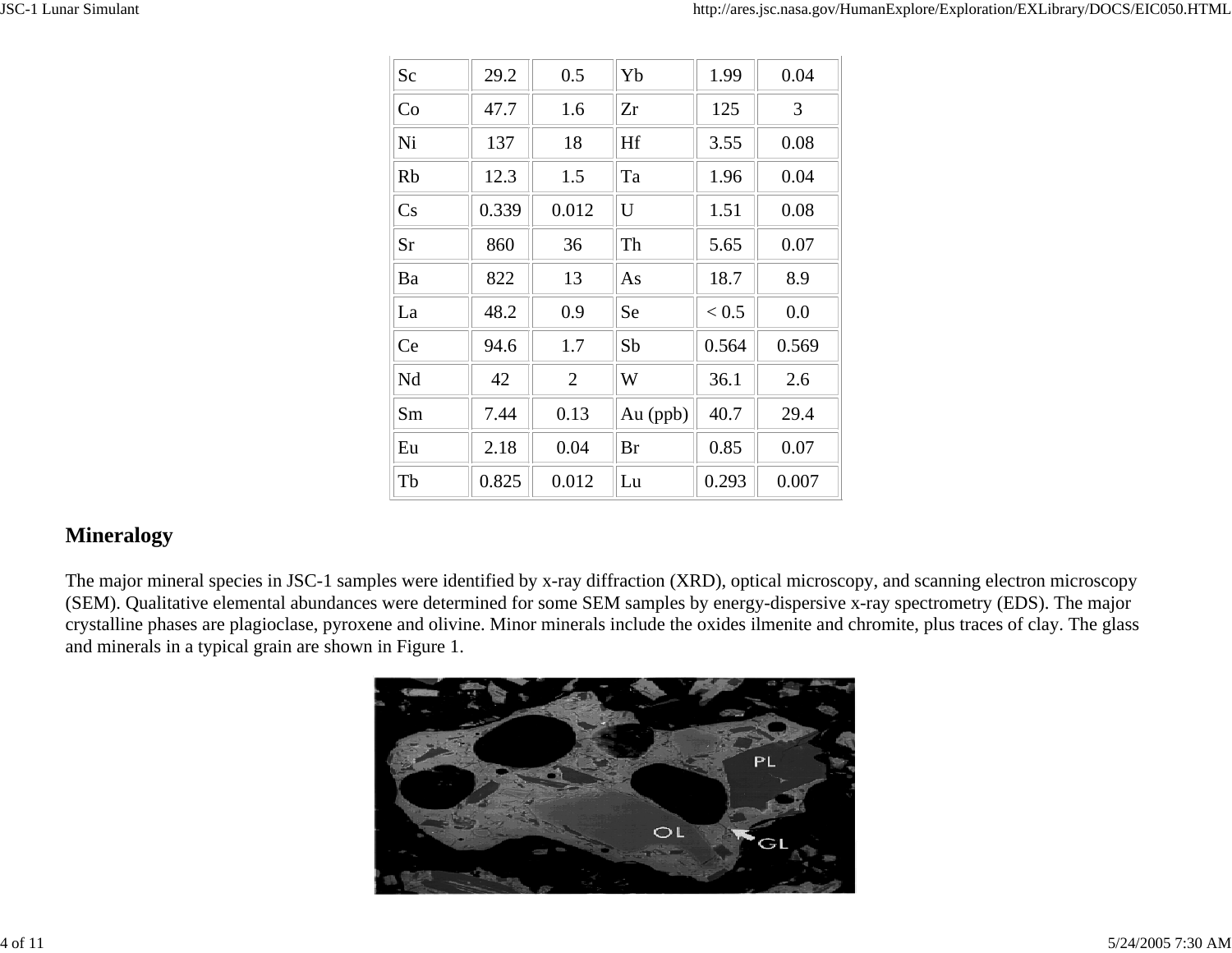

Figure 1. JSC-1 grains in polished section. Phases include glass (GL), plagioclase (PL) and olivine (OL). SEM back-scattered electron image. Frame width  $= 520 \mu m$ .

The plagioclase crystals are needle-shaped or blocky, as large as several hundred micrometers. Pyroxene and olivine crystals are blocky to subrounded, and up to 100 µm across. Ilmenite and chromite occur as swarms of rounded crystals, each less than 10 µm in diameter.

Approximately half of the volume of a typical particle is glass of basaltic composition. Much of this glass contains plagioclase needles and oxide minerals a few micrometers in size.

### **Particle Description**

Scanning electron micrographs show broken glass and mineral fragments as large as several hundred micrometers (Figure 2). Glassy particles invariably display broken vesicles with sharp edges. Mineral fragments are angular to sub-rounded, and many show the scars of impacts from the milling process.

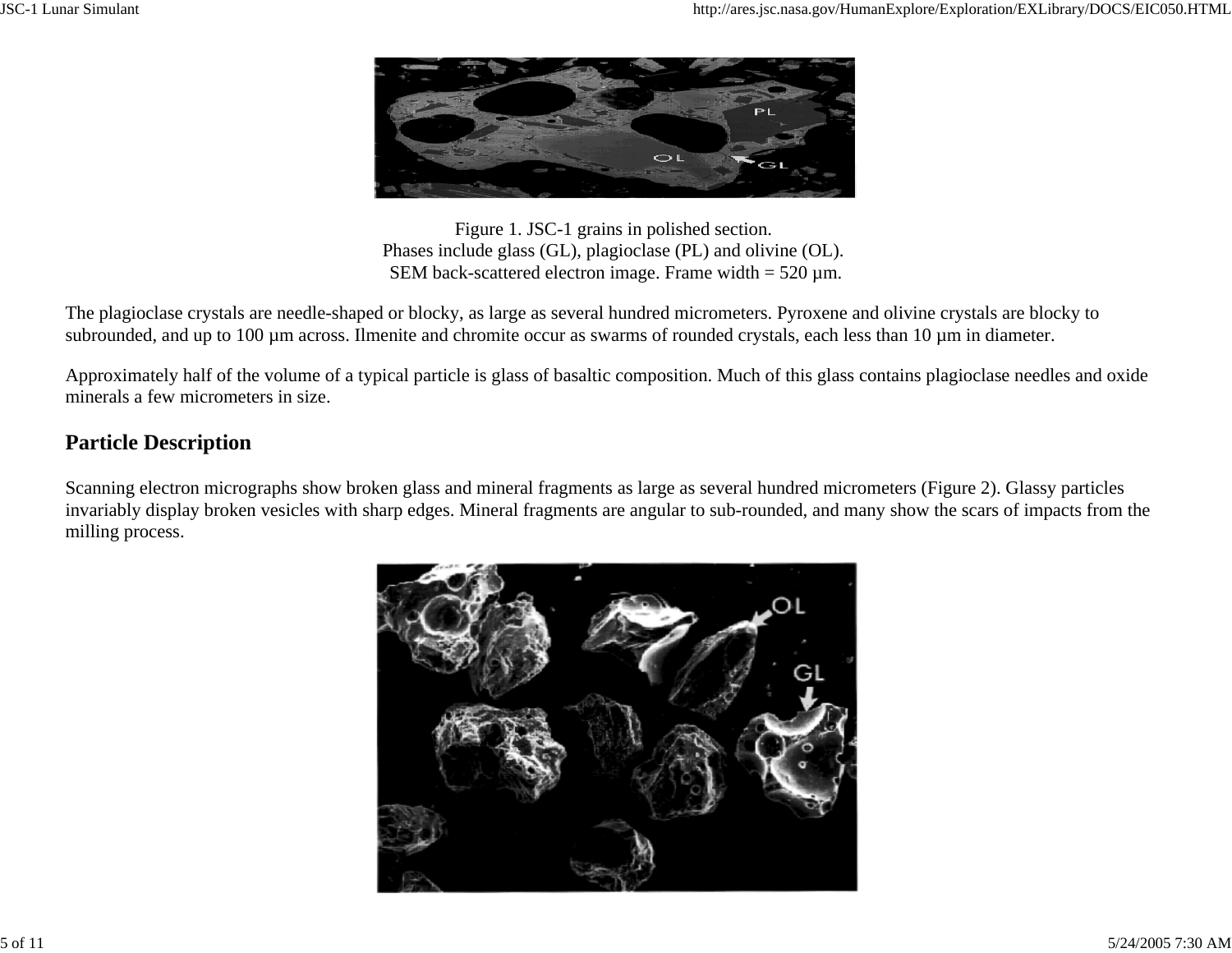

Figure 2. JSC-1 glass (GL) and olivine (OL) grains. SEM secondary electron image. Frame width  $= 1100 \mu m$ .

#### **Particle Size Distribution**

Two particle size distribution curves for JSC-1 are presented in Figure 3. In work done at the University of Texas, Dallas (UTD curve), fifteen 250 g splits were analyzed. The samples were initially sieved dry, wetted to remove adhering fines, dried, and resieved. Finally, the weight per cent smaller than a given sieve opening was computed.

An independent analysis at the Johnson Space Center (NASA curve) followed procedures developed for lunar soil samples (McKay et al, 1974). Four 25 g splits were mixed, and a 15 g subsample was separated. This material was sieved while being wetted with freon.



Figure 3. Particle size distribution curves for JSC-1. Particle diameters in phi units ( $\bar{z} = -(\ln d) / (\ln 2)$ , d = diameter in mm).

The median particle sizes for these samples, defined such that 50% of the soil is larger and 50% is smaller, equal 98  $\mu$ m (UTD) and 117  $\mu$ m (NASA). The mean particle sizes, defined as the average of the diameters at 16, 50 and 84 wt. % smaller on the curves (Figure 3), equal 81 µm (UTD) and 105 µm (NASA). The similarity of results from the two methods provides confidence in the large-scale sample homogeneity.

#### **Specific Gravity**

The average specific gravity of JSC-1 particles is 2.9 g/cm3. This value is the ratio of particle mass to the mass of an equal volume of water measured at 4°C. Specific gravity was determined using the method of Lambe and Whitman (1969).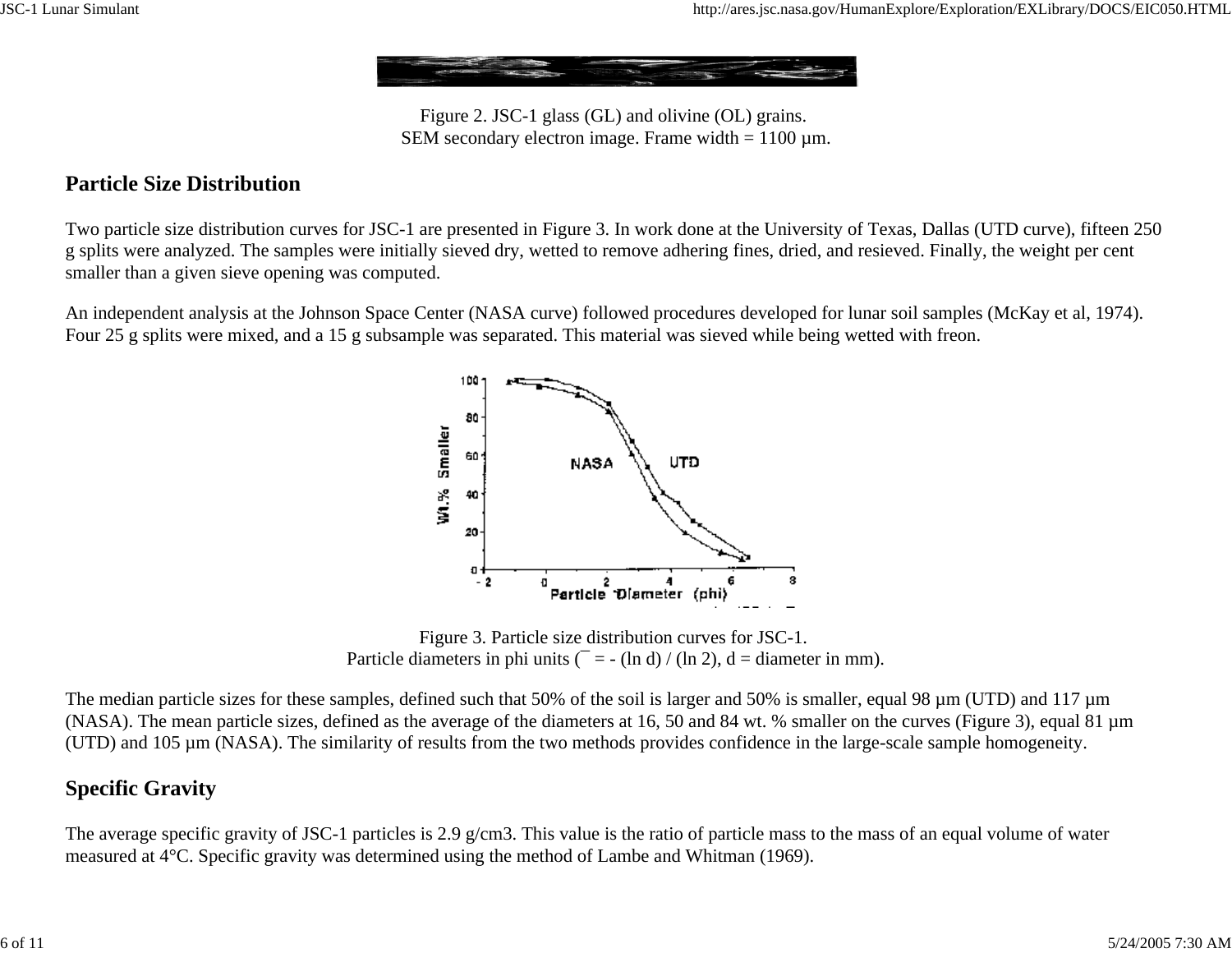### **Angle of Internal Friction and Cohesion**

The angle of internal friction for JSC-1 is approximately 45° and the cohesion of the material is approximately 1.0 kPa. These values were determined from the Mohr-Coulomb failure criterion as described by Das (1985). Samples were run in a triaxial cell and tested at confining pressures of 5, 10, and 15 psi (Turk, 1992). As shown in Figure 4, the failure envelope may be slightly nonlinear. If so, low confining pressures yield a higher angle of internal friction and lower cohesion, and vice versa.



Figure 4. Mohr stress circles used to determine angle of internal friction (45°) and cohesion (1.0 kPa) for JSC-1.

### **Comparison to Lunar Soils**

### **Chemical Composition**

JSC-1 is a basaltic ash with a composition typical of many terrestrial basalts. Lunar basalts, and the mare soils derived from them, are generally similar to JSC-1 in major element composition. Lunar samples, however, contain no water and have low abundances of volatile oxides such as Na2O. In addition, lunar rocks were formed in highly reducing environments and contain iron only as Fe2+ and Fe0. These differences are illustrated in Table 1, which compares the composition of JSC-1 to that of Apollo 14 soil 14163 (Papike et al, 1982).

### **Mineralogy**

The minerals found in JSC-1, plagioclase, pyroxene, olivine, ilmenite, and chromite, are also characteristic of many lunar basalts and mare soils (Figure 5). The compositional ranges of these lunar minerals generally overlap the ranges of their terrestrial counterparts.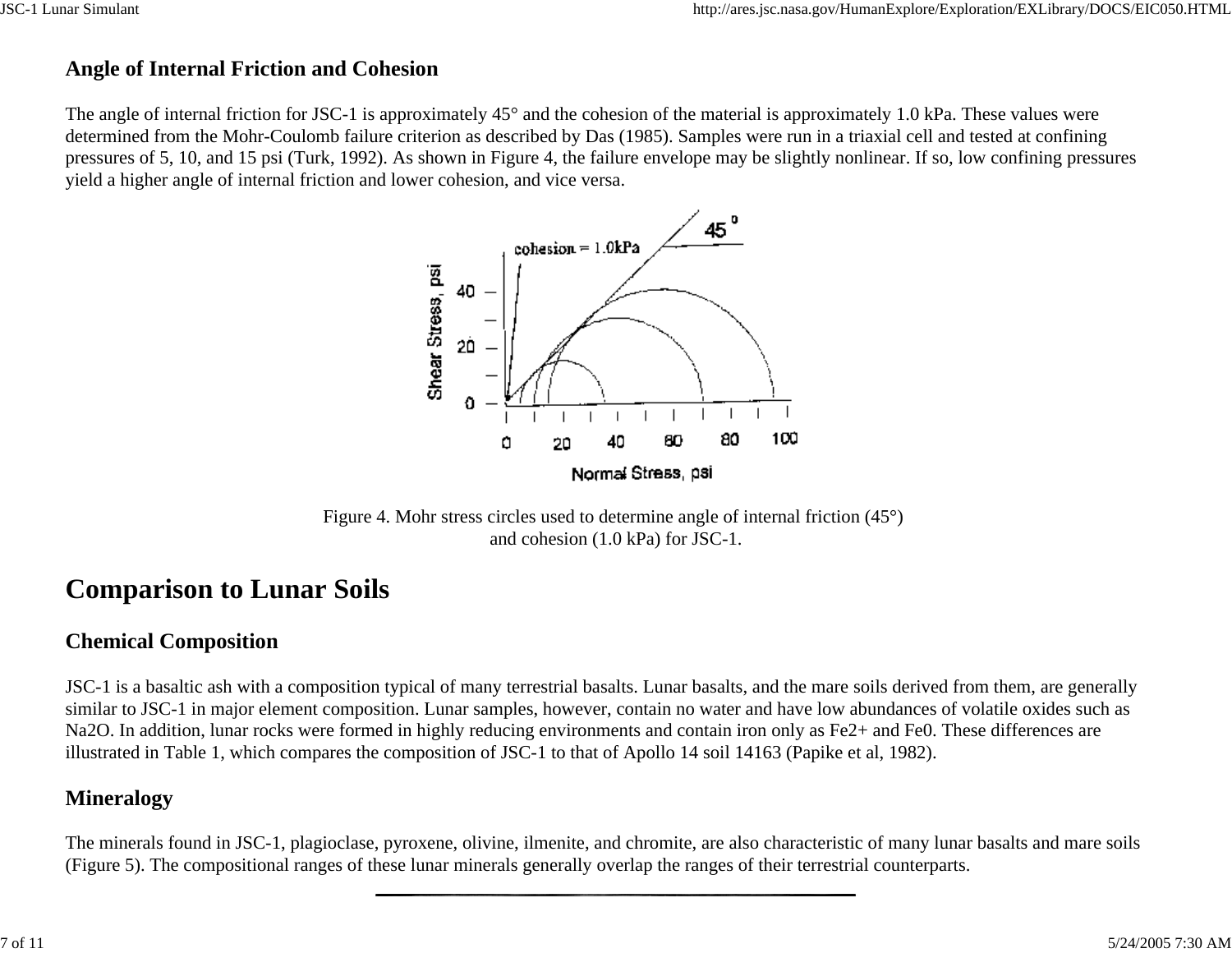

Figure 5. Lunar mare soil grain (78221,8) in polished section. Phases include glass (GL), plagioclase (PL), pyroxene (PX), and ilmenite (IM). SEM back-scattered electron image. Frame width  $= 660 \text{ µm}$ .

Lunar soil also contains a significant component of glass produced by micrometeorite impact. This "agglutinitic" glass was apparently formed under highly reducing conditions, as it invariably contains submicrometer particles of native iron metal. The volcanic glass component of JSC-1 contains more micrometer-scale plagioclase and metal oxide crystals than lunar impact glass, but the JSC-1 glass contains no iron metal.

### **Particle Description**

Lunar soil is a complex mixture of rock and mineral grains shattered by impact, along with impact-derived glass. This agglutinitic glass bonds the rock and mineral fragments into submillimeter particles which are characteristic of most lunar soils (Figure 5). Such particles constitute over half of the volume of many soil samples. The micrometer-scale textures of lunar agglutinates are extremely complex, and are not precisely matched by any terrestrial analog.

### **Particle Size Distribution**

JSC-1 is similar in particle size distribution to a typical submature lunar soil, such as Apollo 15 soil 15530 with a median particle size of 102 µm. Mean and median particle size ranges from Apollo soil samples are compared in Table 3.

#### **Table 3. Mean and Median Particle Sizes**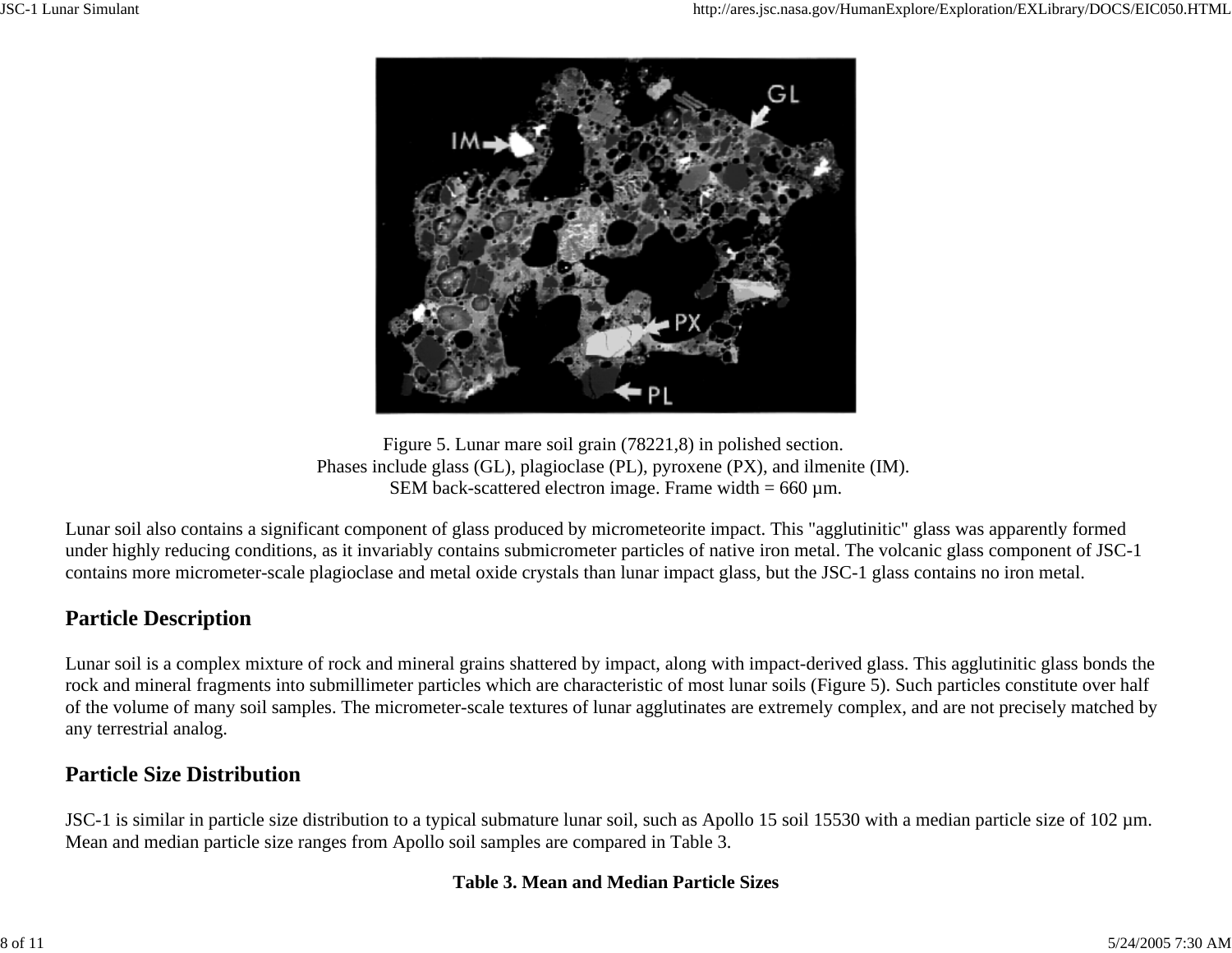| <b>Sample</b>          | Size Range $(\mu m)$ |
|------------------------|----------------------|
| JSC-1 (median - UTD)   | 98                   |
| JSC-1 (median - NASA)  | 117                  |
| JSC-1 (mean - UTD)     | 81                   |
| JSC-1 (mean - NASA)    | 105                  |
| Apollo 11 (median) $*$ | $48 - 105$           |
| Apollo 12 (median)*    | $42 - 94$            |
| Apollo 14 (median) $*$ | 75 - 802             |
| Apollo 15 (median)*    | 51 - 108             |
| Apollo 16 (mean) $*$   | 101 - 268            |
| Apollo 17 (mean) $*$   | $42 - 166$           |

\*(McKay et al, 1991; Table 7.8)

JSC-1 grains are better sorted, i.e., have a narrower particle size distribution, than most lunar soils. However, several samples, such as Apollo 14 soil 14230 and Apollo 17 core 74002, have comparably high degrees of sorting.

An extensive compilation of 143 lunar soil particle size distributions has recently been published by Graf (1993). Investigators desiring to compare JSC-1 to a specific soil sample should consult this volume.

### **Specific Gravity**

The specific gravity values for lunar soil samples range from 2.9 - 3.5 g/cm3 (Carrier et al, 1991). The JSC-1 value, 2.9 g/cm3, falls on the low end of this range.

### **Angle of Internal Friction and Cohesion**

The angle of internal friction for lunar soil samples ranges from 25° - 50° (Carrier et al, 1991). The cohesion values for these samples ranges from 0.26 - 1.8 kPa (Carrier et al, 1991). JSC-1, with values of 45° and 1.0 kPa, respectively, is a good mechanical analog to lunar soil.

### **Current Research**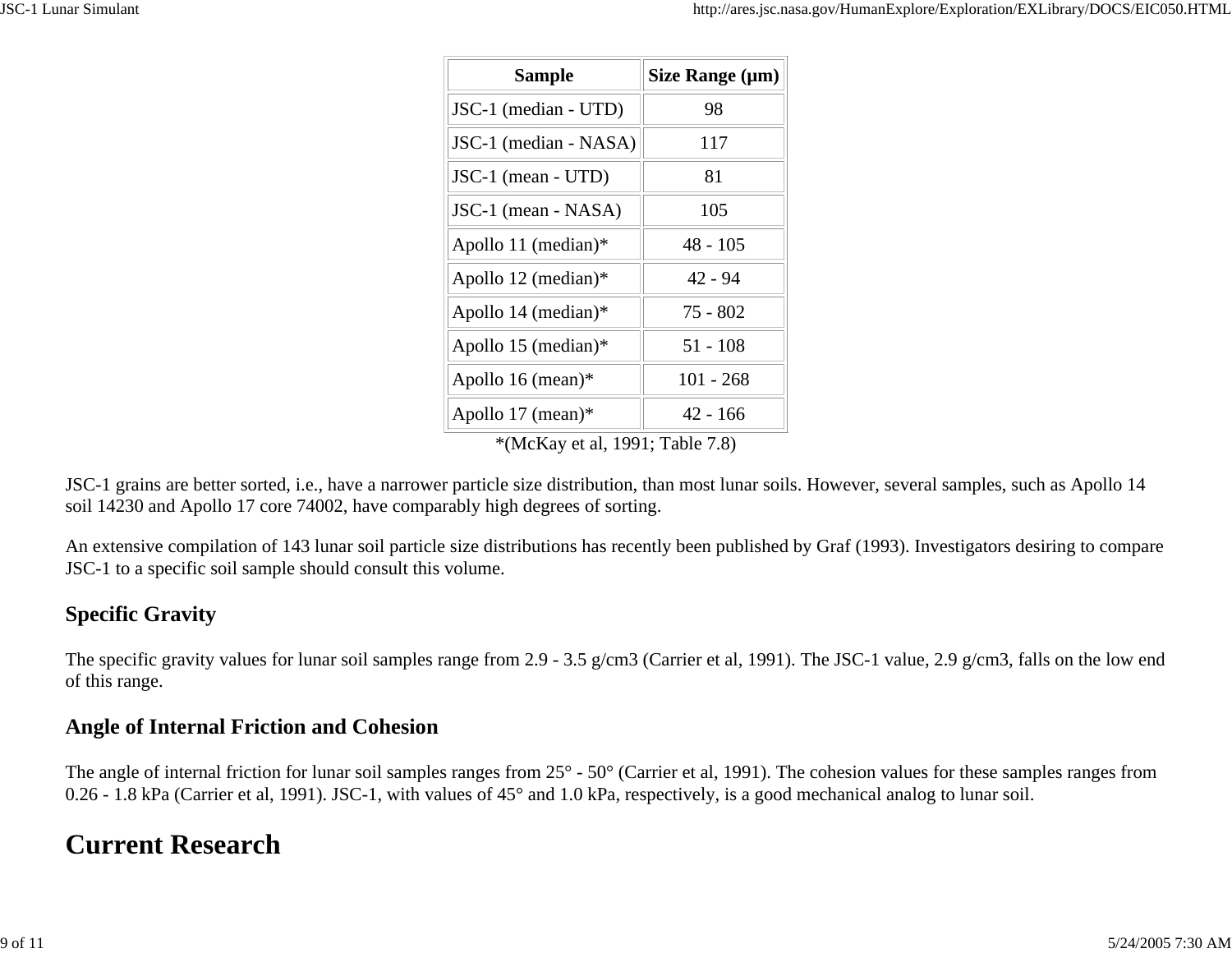Experiments in oxygen production and sintering using JSC-1 are reported in this volume (Allen and McKay, 1994; Allen et al, 1994). Research programs are underway at several universities to characterize the simulant's engineering and thermal properties, gas evolution, density variations, and changes due to thermal cycling. Quantities of JSC-1 have also been distributed to investigators studying new lunar rover and spacesuit designs, the effects of dust on telescope mirrors, and the bearing capacity of lunar soil.

### **Availability**

Approximately 27,000 lb of JSC-1 simulant is currently available for distribution to qualified investigators. The only cost is for shipping. The material is stored at the Texas A&M Lunar Soil Simulant Laboratory. Investigators desiring a portion of this simulant should address their requests to Dr. Walter Boles, Department of Civil Engineering, Texas A&M University, College Station, TX 77843 (Telephone 409-845-2493, fax 409-862-2800).

### **Acknowledgments**

We acknowledge S.A. Mertzman for x-ray fluorescence analysis and D.H. Mittlefehldt and R.R. Martinez for INAA. C. Le and S.J. Wentworth contributed to the sieve analysis and B.L. Cooper provided graphics support. The source quarry for JSC-1 is operated by Miller Mining of Glendale, AZ. Reviews by K.M. Chua and L.A. Taylor improved the manuscript. This work was supported by the National Aeronautics and Space Administration and the Johnson Space Center Director's Discretionary Fund.

### **References**

Allen C.C., Bond, G.G. and McKay D.S. (1994) Lunar oxygen production - a maturing technology. This volume.

Allen C.C., Graf J.C., and McKay D.S. (1994) Sintering bricks on the Moon. This volume.

Boyd F.R. and Mertzman S.A. (1987) Composition and structure of the Kaapvaal lithosphere, Southern Africa, in *Magmatic Processes* (B.O. Mysen, Ed.), Geochem. Soc. Spec. Publ. 1, pp. 13-24.

Carrier W.D. III, Olhoeft G.R., and Mendell W. (1991) Physical properties of the lunar surface, in *Lunar Sourcebook* (G.H. Heiken, D.T. Vaniman, and B.M. French, Eds.), Cambridge University Press, Cambridge, 736 pp.

Das B.M. (1985) *Principles of Geotechnical Engineering*, PWS-Kent, Inc., Boston.

Graf J.C. (1993) *Lunar soils grain size catalog*, NASA RP 1265, National Aeronautics and Space Administration, Washington, DC, 466 pp.

Lambe T.W. and Whitman R.V. (1969) *Soil Mechanics*, John Wiley and Sons, Inc., New York.